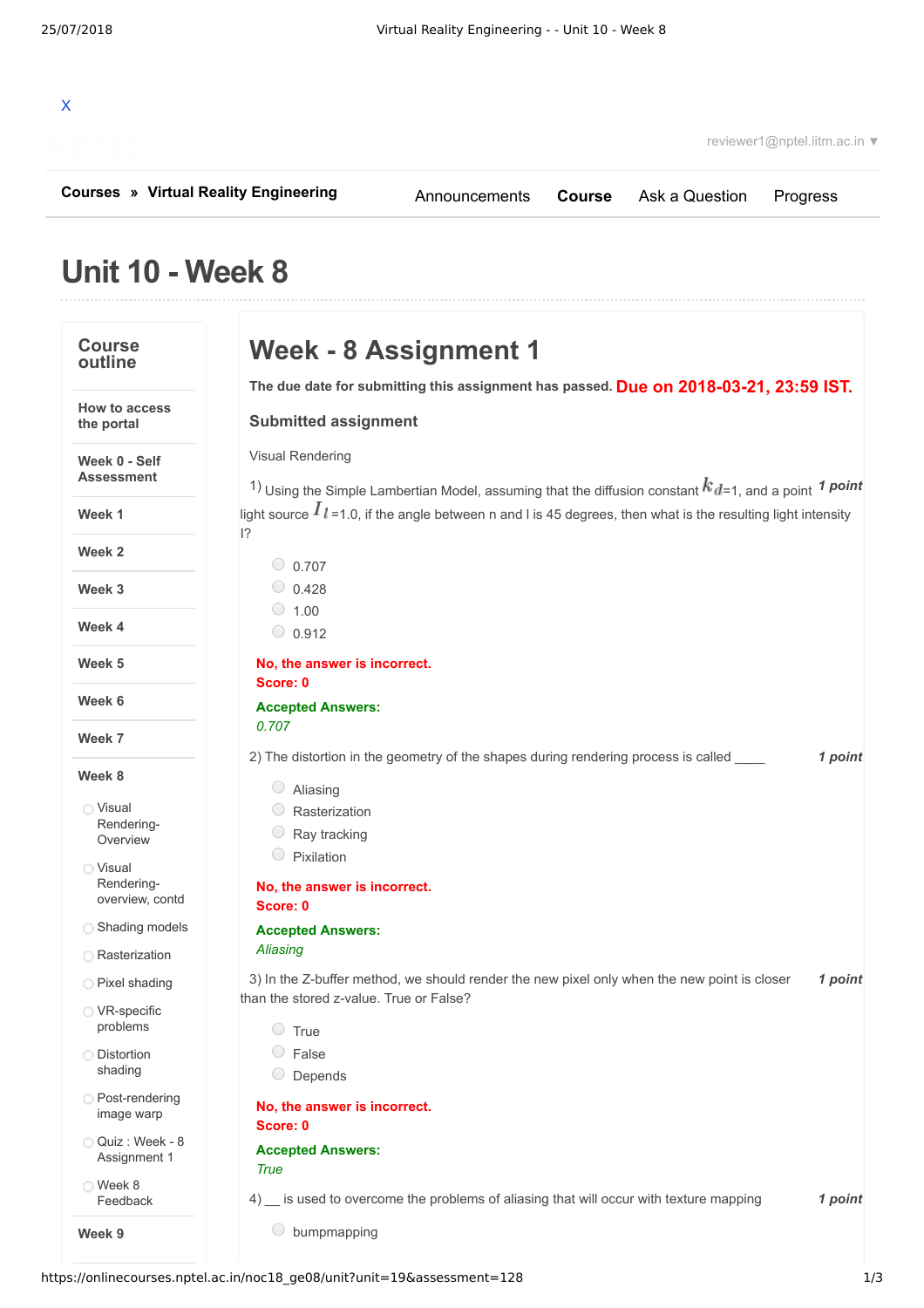| Week 10 |  |
|---------|--|
|---------|--|

**Week 11**

**Week 12**

**DOWNLOAD VIDEOS**

|   | $\circ$ mipmapping                                                                                                             |         |
|---|--------------------------------------------------------------------------------------------------------------------------------|---------|
|   | Filtering<br>O None                                                                                                            |         |
|   | No, the answer is incorrect.                                                                                                   |         |
|   | Score: 0                                                                                                                       |         |
| כ | <b>Accepted Answers:</b><br>mipmapping                                                                                         |         |
|   | 5) According to the lecture, more the contrast between the sides, the more effective is the<br>"stairs" effect when viewing.   | 1 point |
|   | (hint: This is about aliasing)                                                                                                 |         |
|   | $\circ$ True                                                                                                                   |         |
|   | $\circ$ False                                                                                                                  |         |
|   | $\circ$ Neither                                                                                                                |         |
|   | No, the answer is incorrect.<br>Score: 0                                                                                       |         |
|   | <b>Accepted Answers:</b><br><b>True</b>                                                                                        |         |
|   | 6) The type of distortion used for compensating the distortion of the lens in a DK2 is __                                      | 1 point |
|   | ◯ Barrel distortion                                                                                                            |         |
|   | ◯ Pincushion distortion                                                                                                        |         |
|   | $\circ$ Mustache distortion                                                                                                    |         |
|   | $\circ$ None of the above                                                                                                      |         |
|   | No, the answer is incorrect.<br>Score: 0                                                                                       |         |
|   | <b>Accepted Answers:</b><br><b>Barrel distortion</b>                                                                           |         |
|   | 7) The distortion compensation cannot fully rectify the user viewing experience. What is the<br>main cause of this phenomenon? | 1 point |
|   | $\circ$ Due to properties of the lens                                                                                          |         |
|   | $\circ$ Due to properties of the human eyes                                                                                    |         |
|   | $\bigcirc$<br>Due to properties of the head mounted display                                                                    |         |
|   | $\cup$<br>Due to properties of the formula used for correction                                                                 |         |
|   | No, the answer is incorrect.<br>Score: 0                                                                                       |         |
|   | <b>Accepted Answers:</b>                                                                                                       |         |
|   | Due to properties of the human eyes                                                                                            |         |
|   |                                                                                                                                |         |

[Previous Page](https://onlinecourses.nptel.ac.in/noc18_ge08/unit?unit=19&lesson=140) **[End](https://onlinecourses.nptel.ac.in/noc18_ge08/course)**